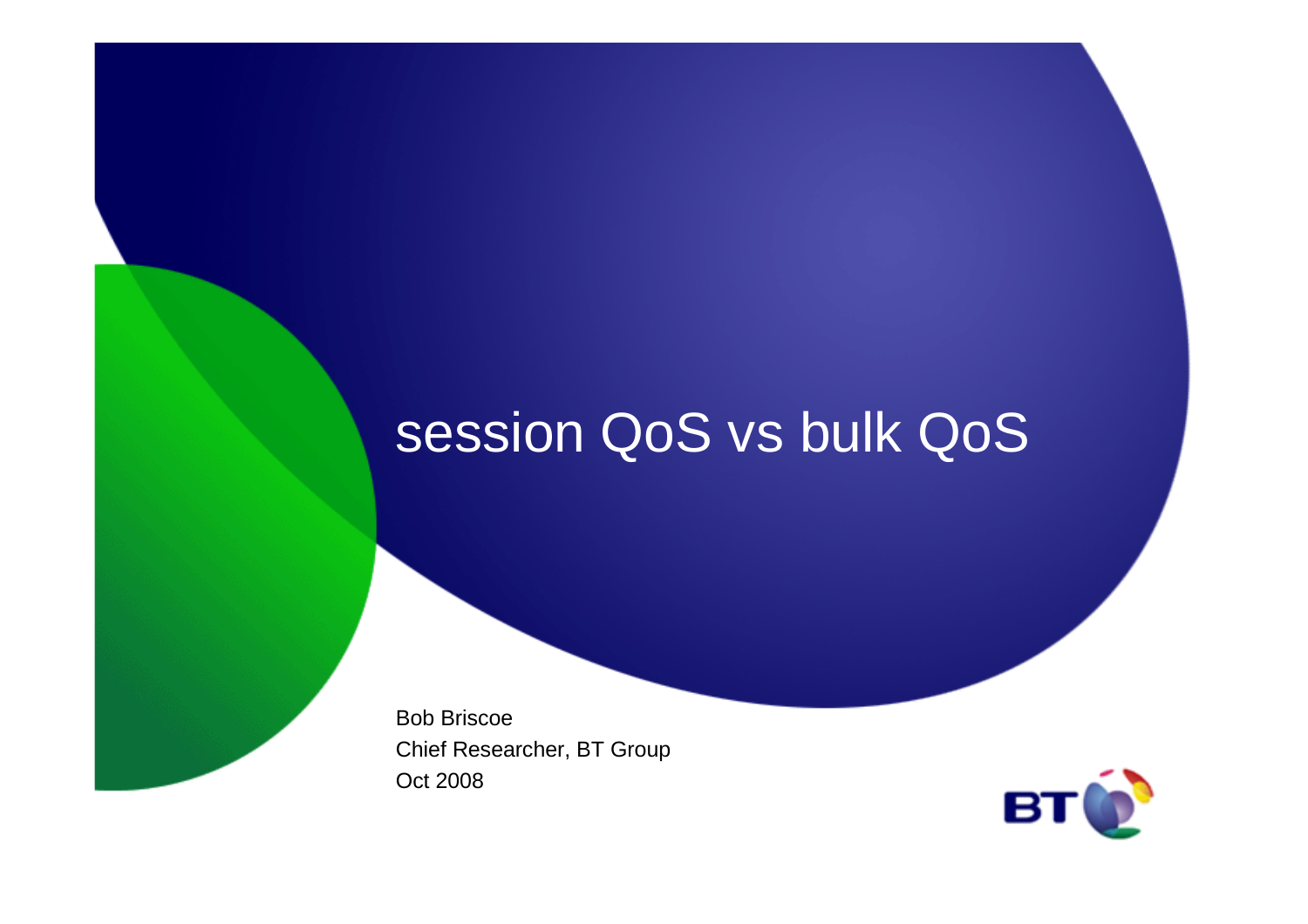

- •QoS = differentiated congestion delay & bandwidth
- •as link rates increase, congestion delay becoming a non-problem
- all the bandwidth-demanding applications are taking the QoS they need $\bullet$ 
	- $\bullet$ just taking a larger than average cost share of the best efforts service

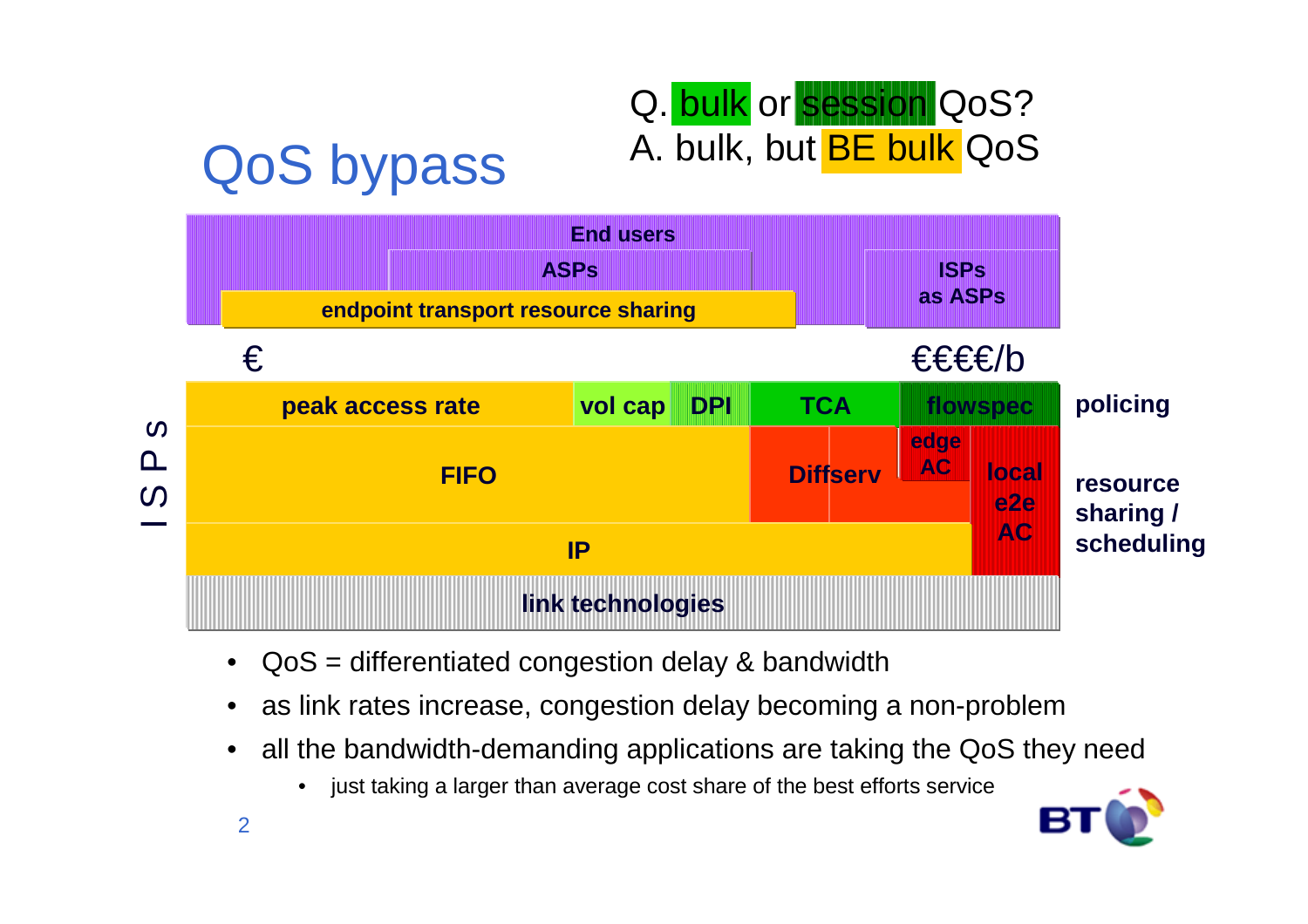# the information supermarket



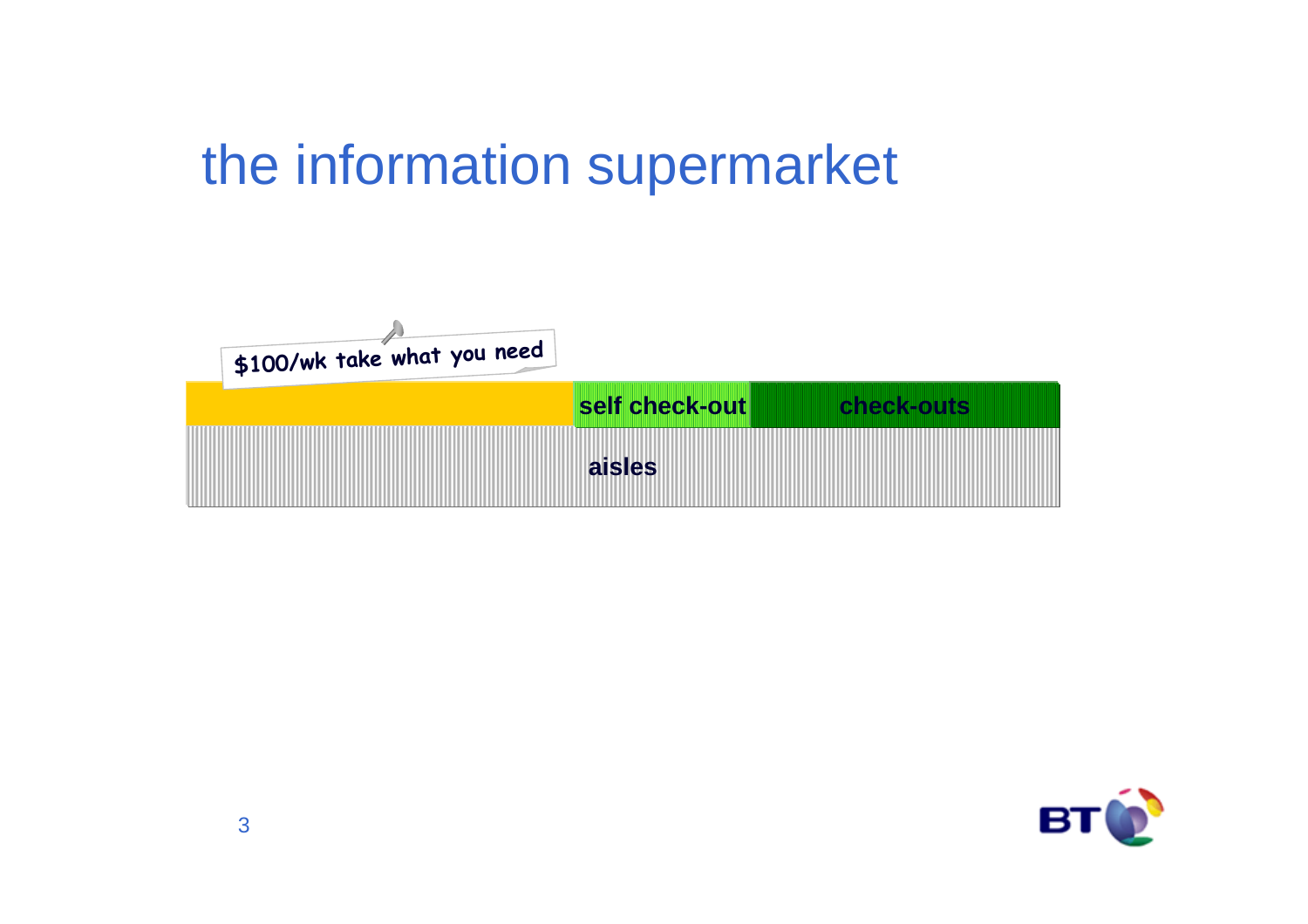

- evolution by company death is too slow
	- years
- need market evolution (by financial perf)
	- months or weeks

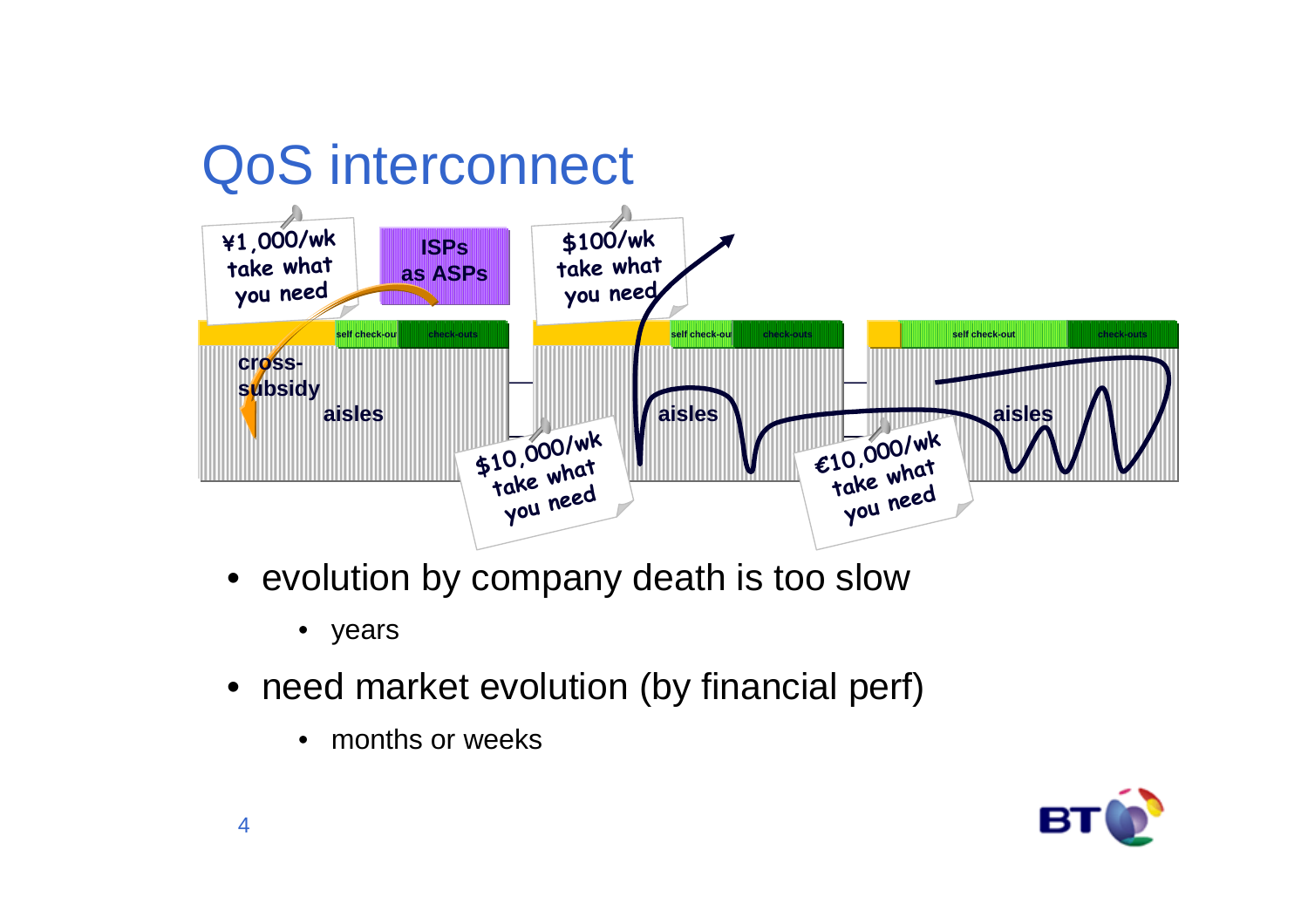# QoS interconnection includes BE QoS

- QoS interconnection is **not** just about explicit QoS mechanisms
- starts with visibility of BE costs
- •including at interconnect [Laskowski06, Briscoe05]...



- $\bullet$  this is how to get to this future
	- •where apps minimise cost, even if they transfer large volumes
	- •(limiting peak volume will wrongly cap BitTorrent DNA)

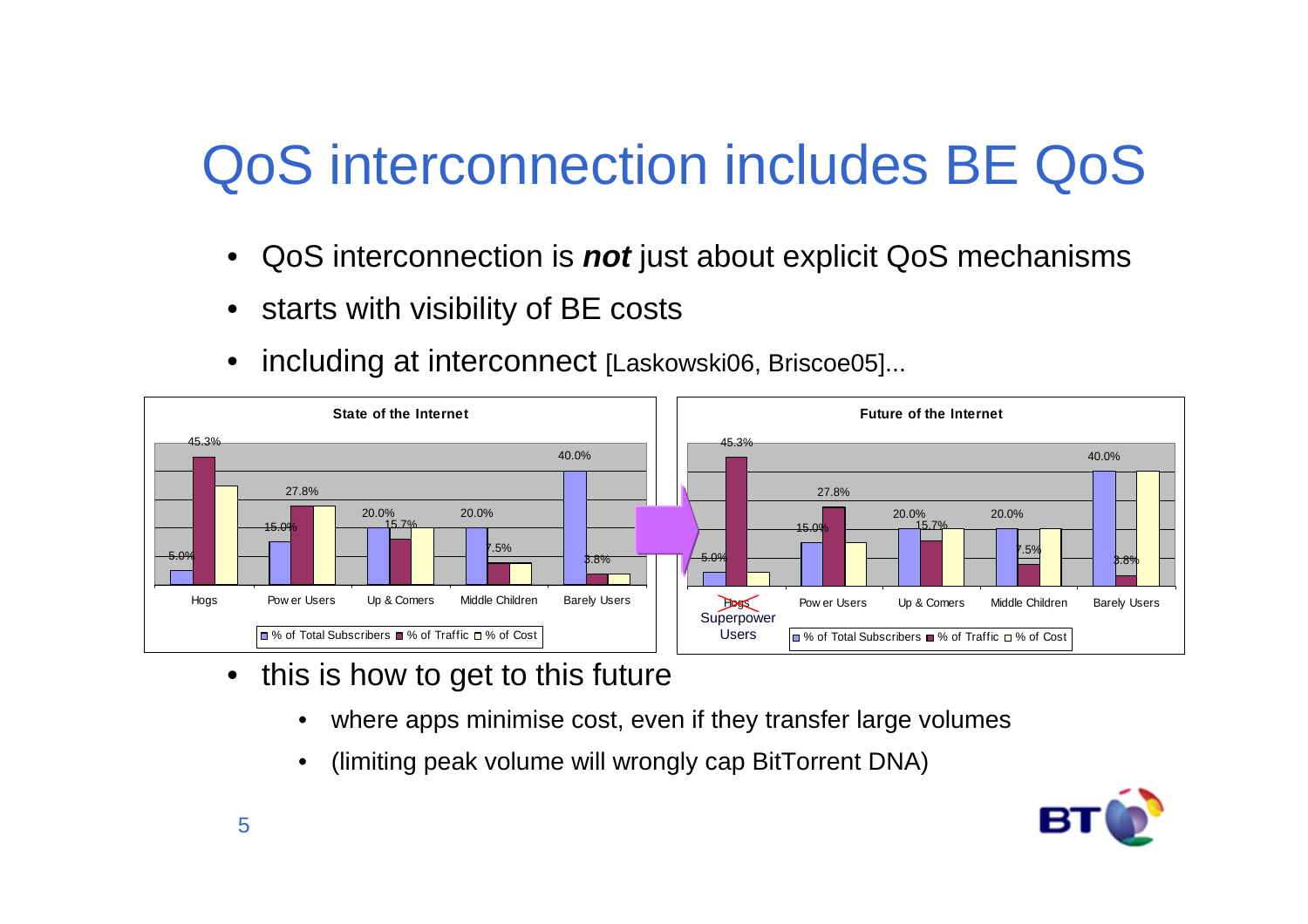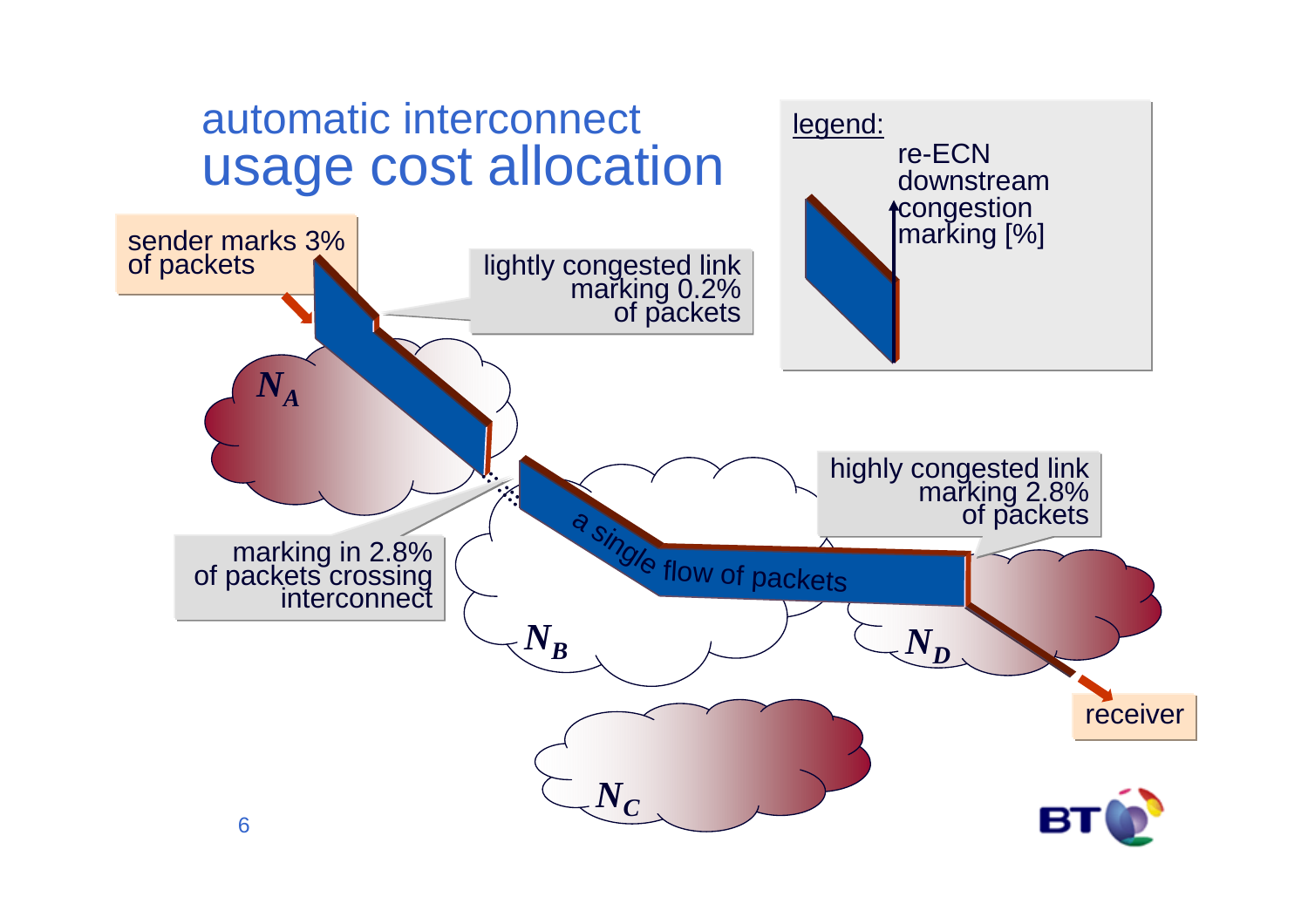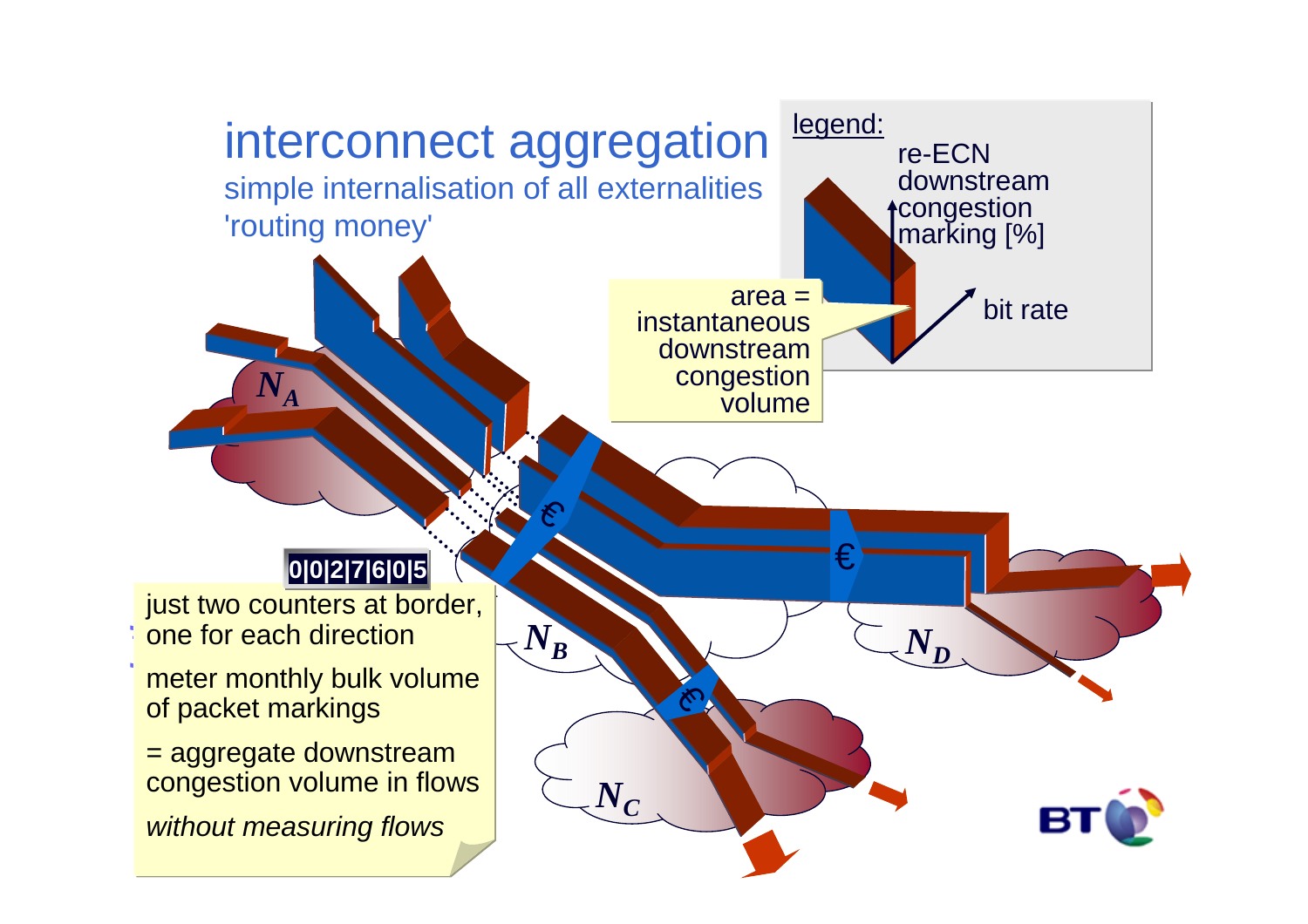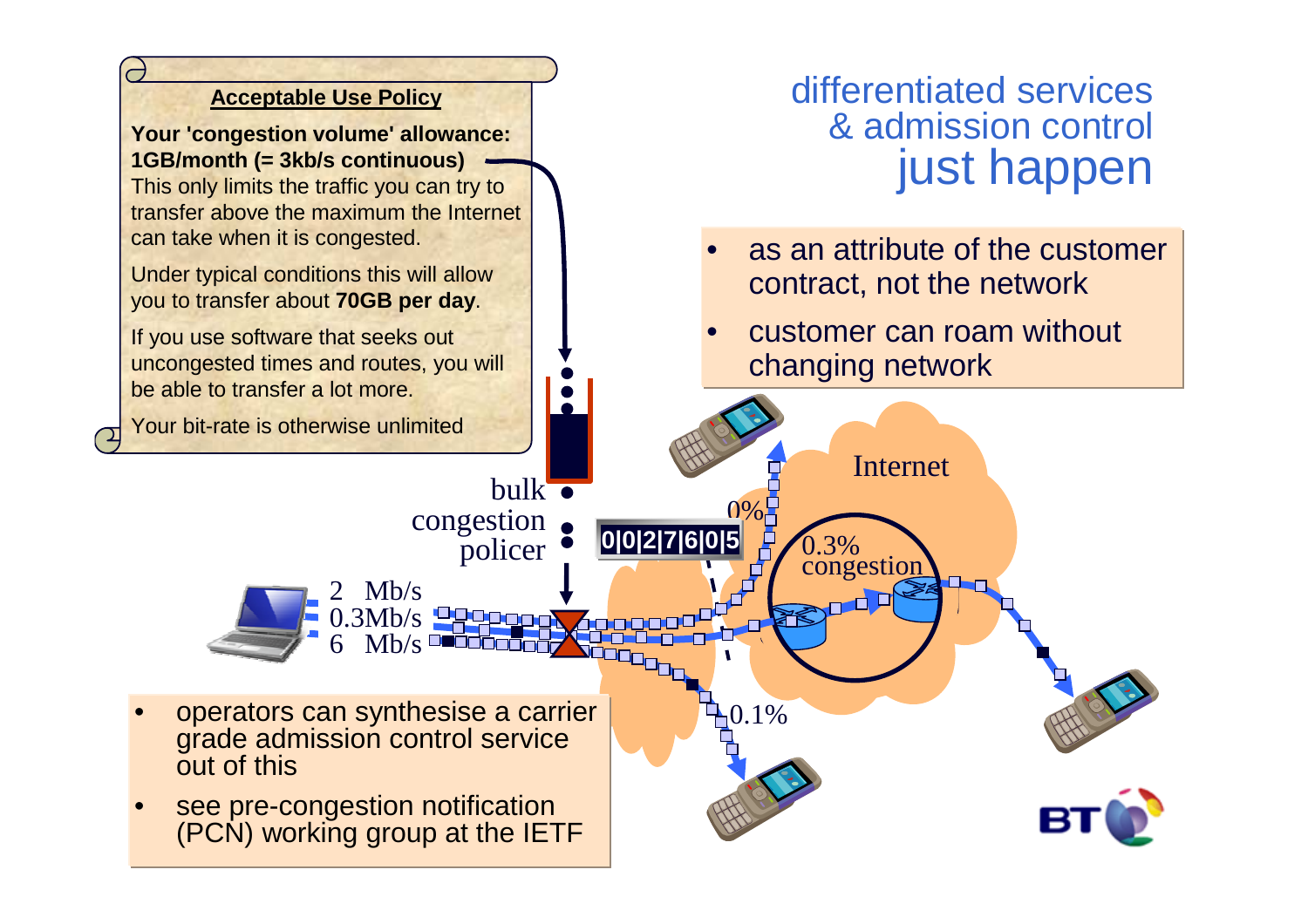### summary

- everyone's got their eye on the wrong balls
- volume  $\longrightarrow$



- cost (congestion)
- AF, EF & session QoS → BE QoS cost policing<br>● AF, EF & session QoS → BE QoS cost policing
	- $\bullet$ intra-domain & inter-domain

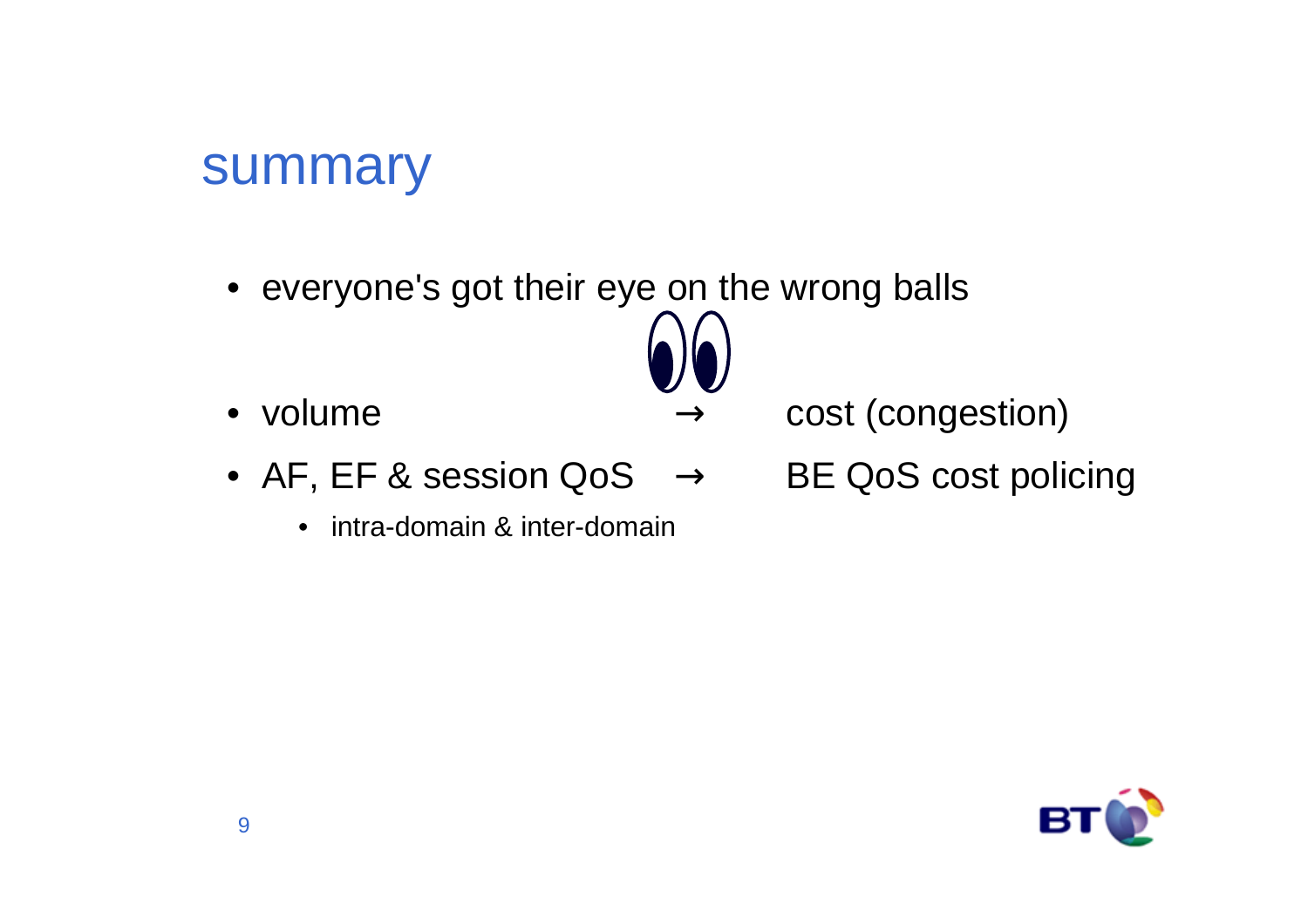### session QoS vs bulk QoS

Q&A refsspare slides

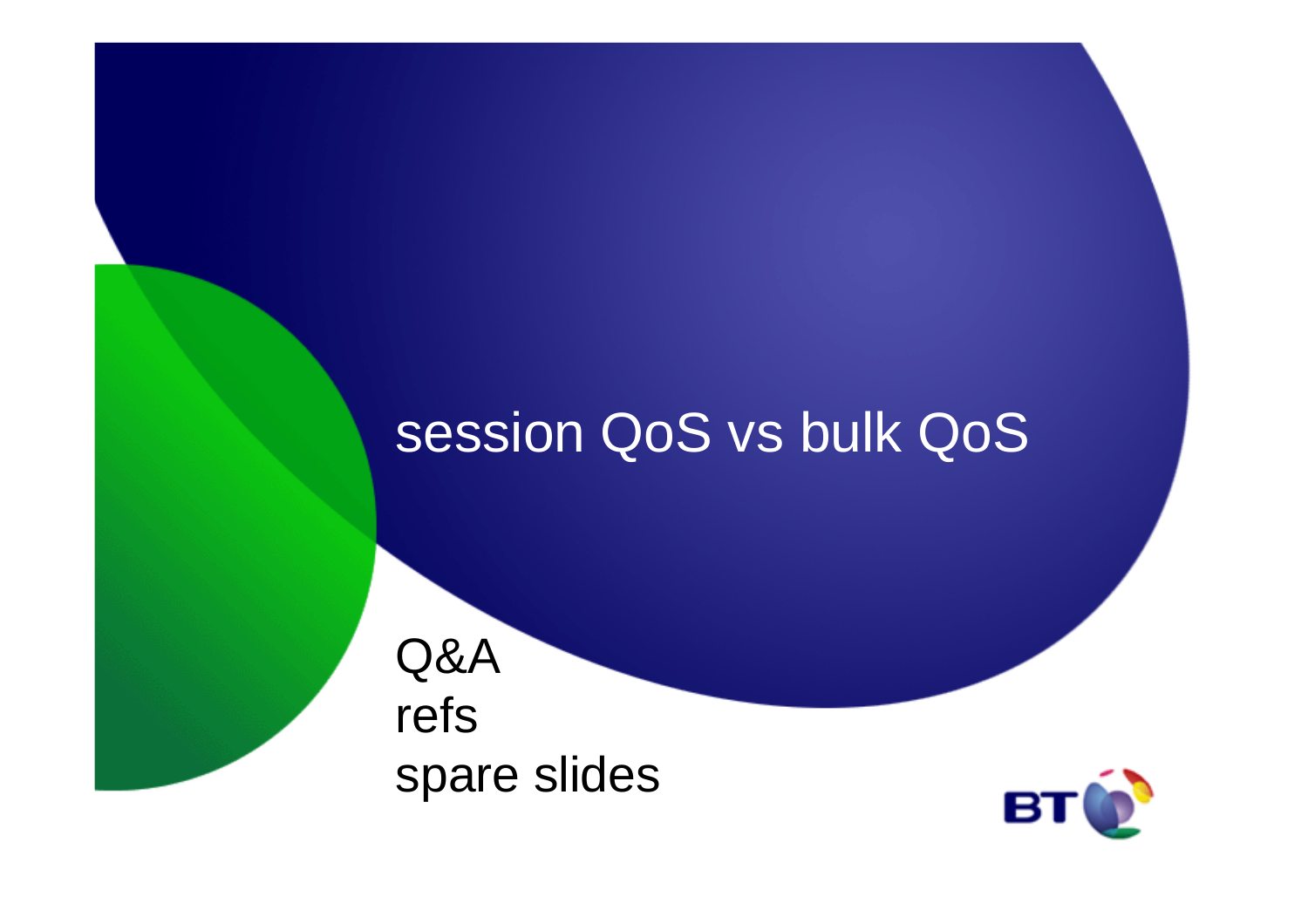### more info

#### interconnected visibility of BE cost

•The Internet's missing link: rest of path metrics at interconnect

[Laskowski06] Paul Laskowski and John Chuang, "Network Monitors and Contracting Systems: Competition and Innovation" In: Proc. ACM SIGCOMM'06, Computer Communication Review 36 (4) pp. 183--194 (September, 2006)

•A way to do rest of path metrics

> [Briscoe05] Bob Briscoe, Arnaud Jacquet, Carla Di-Cairano Gilfedder, Andrea Soppera and Martin Koyabe, "Policing Congestion Response in an Inter-Network Using Re-Feedback" In: Proc. ACM SIGCOMM'05, Computer Communication Review 35 (4) (September, 2005)

#### pre-congestion notification (PCN)

•Diffserv's scaling problem

[Reid05] Andy B. Reid, Economics and scalability of QoS solutions, BT Technology Journal, 23(2) 97–117 (Apr'05)

•PCN interconnection for commercial and technical audiences:

[Briscoe05] Bob Briscoe and Steve Rudkin, *Commercial Models for IP Quality of Service Interconnect*, in BTTJ Special Edition on IP Quality of<br>Service, 23(2) 171–195 (Apr'05) <<u>www.cs.ucl.ac.uk/staff/B.Briscoe/pubs.html#ix</u>

• IETF PCN working group documents<tools.ietf.org/wg/pcn/> in particular:

> [PCN] Phil Eardley (Ed), Pre-Congestion Notification Architecture, Internet Draft <www.ietf.org/internet-drafts/draft-ietf-pcn-architecture-06.txt> (Sep'08)

[re-PCN] Bob Briscoe, *Emulating Border Flow Policing using Re-PCN on Bulk Data*, Internet Draft <www.cs.ucl.ac.uk/staff/B.Briscoe/pubs.html#repcn> (Sep'08)

#### these slides

<www.cs.ucl.ac.uk/staff/B.Briscoe/present.html>

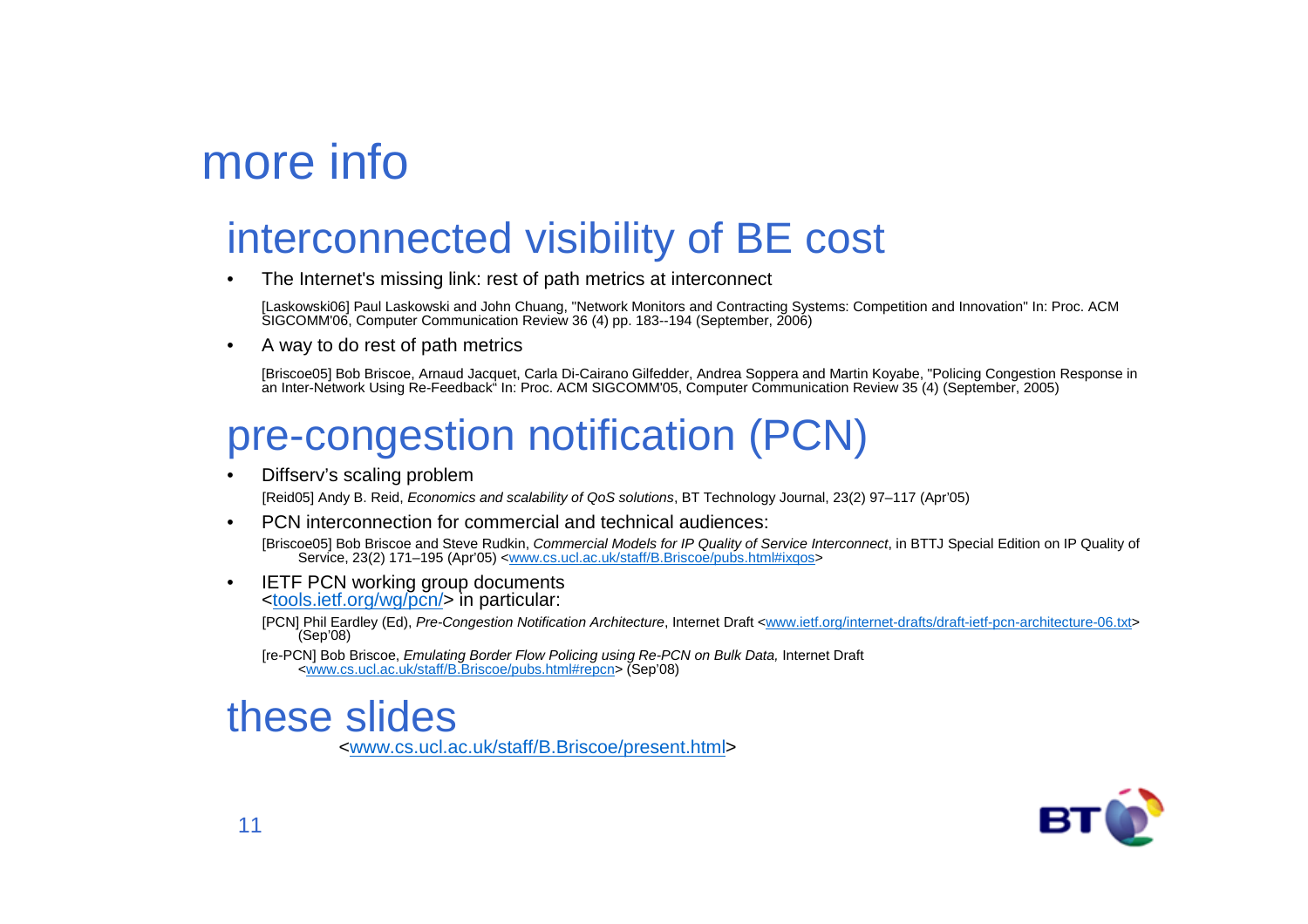### shouldn't network charge more for lower congestion?

- apologies for my sleight of hand
	- actually aiming to *avoid* congestion impairment (loss / delay) •
	- •congestion marking = congestion avoidance marking
	- •alternatively, congestion marking = price marking
- •clearly should charge more for higher 'price marking'

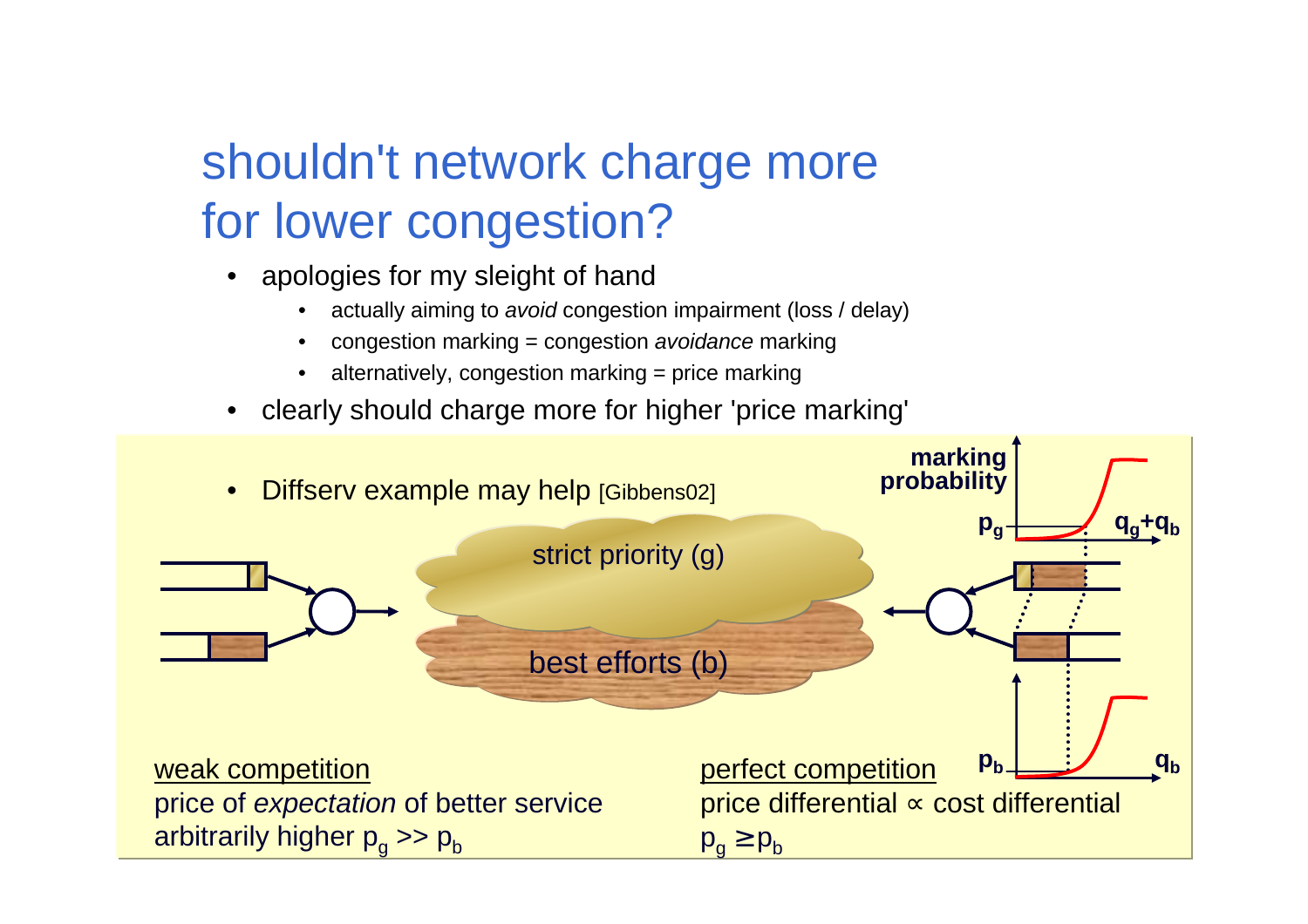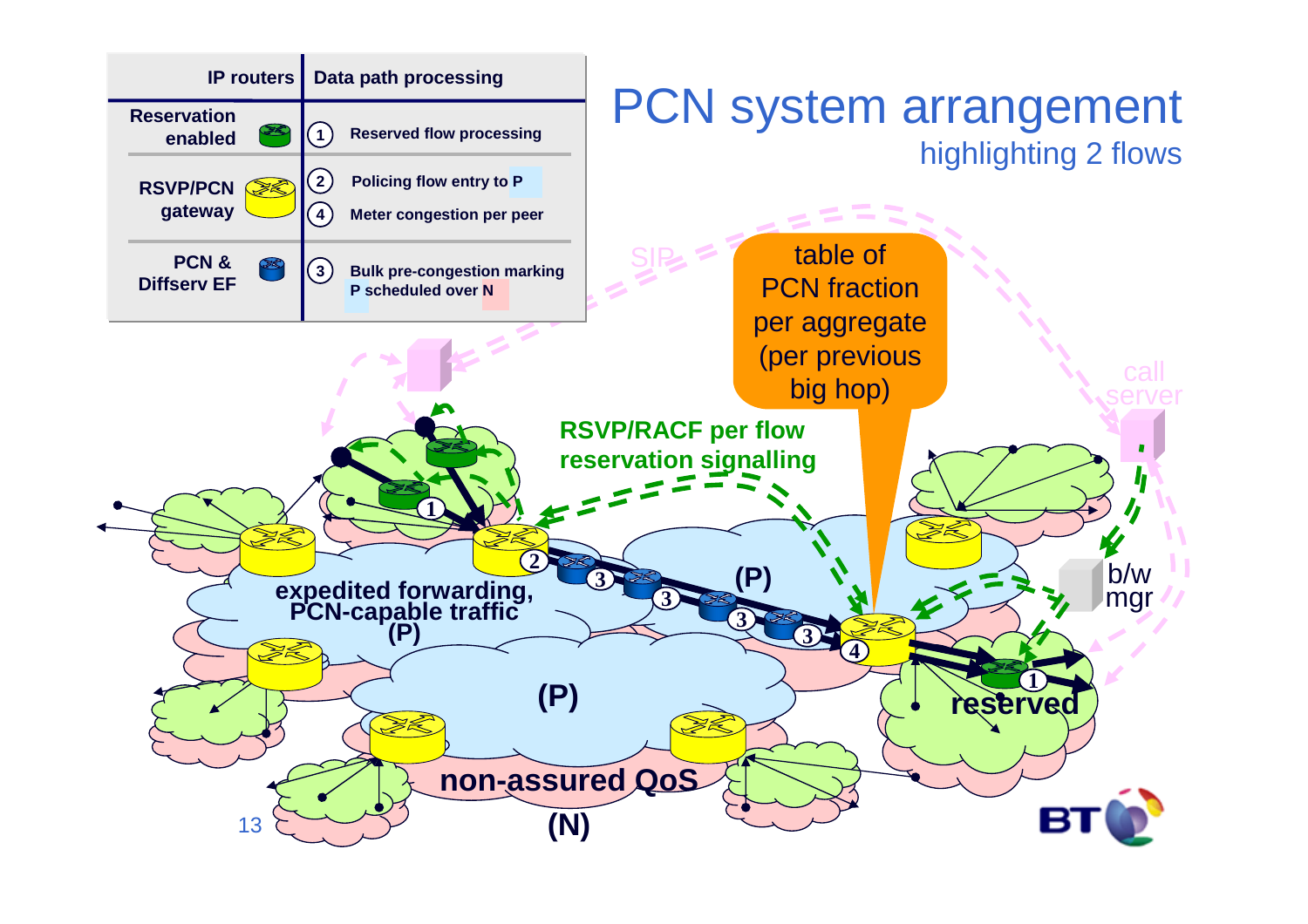

•virtual queue (a conceptual queue – actually a simple counter):

- drained somewhat slower than the rate configured for adm ctrl of PCN traffic
- therefore build up of virtual queue is 'early warning' that the amount of PCN traffic is getting close to the configured capacity
- NB mean number of packets in real PCN queue is still very small